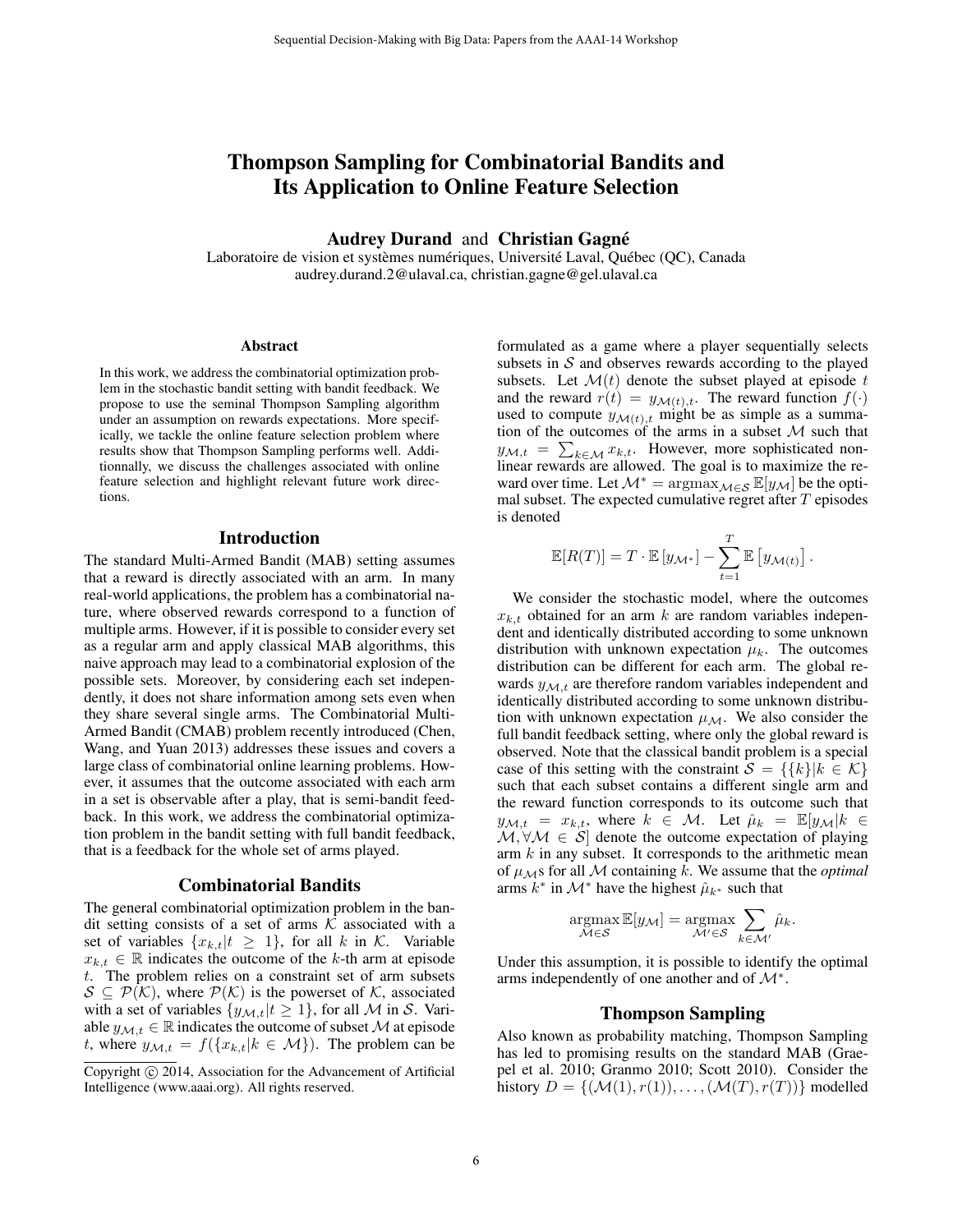Algorithm 1 Thompson Sampling with Bernoulli likelihood for combinatorial optimization problem

- 1: assume  $\alpha_0$  and  $\beta_0$  the priors of the Beta distribution
- 2: for each arm k, maintain  $n_k(t)$  as the number of times arm k has been played so far and  $r_k(t)$  as the cumulative reward associated with arm k
- 3:  $t = 0$

14: end loop

4: loop 5:  $t = t + 1$ 6: for all arms k in  $K$  do 7:  $\alpha_k(t) = \alpha_0 + r_k(t)$ 8:  $\beta_k(t) = \beta_0 + n_k(t) - r_k(t)$ 9: sample  $\theta_k \sim \text{Beta}(\alpha_k(t), \beta_k(t))$ 10: end for 11: play  $\mathcal{M}(t) = \operatorname{argmax}_{\mathcal{M} \in \mathcal{S}} \sum_{k \in \mathcal{M}} \theta_k$ 12: observe  $r(t)$ 13: update  $n_k(t+1)$  and  $r_k(t+1)$  for  $k \in \mathcal{M}(t)$ 

using a parametric likelihood function  $P(r|k \in \mathcal{M}, \theta)$  depending on some parameters  $\theta$ . Given some prior distribution  $P(\theta)$  on the parameters, their posterior distribution is given by  $P(\theta|D) \propto \prod_{t=1}^{T} P(r(t)|k \in \mathcal{M}(t), \theta) P(\theta)$ . The Thompson Sampling heuristic selects the arms of the next subset according to their probability of being optimal. That is, arm  $k$  is chosen with probability

$$
\int \mathbb{I}\left[\mathbb{E}(r|k,\theta) = \max_{k'} \mathbb{E}(r|k',\theta)\right] P(\theta|D) P(\theta) d\theta,
$$

where  $\mathbb I$  is the indicator function. A standard approach is to model the expected outcome  $\hat{\mu}_k$  of each arm using  $\theta$  parameters. Instead of computing the integral, a  $\theta_k$  is sampled for each arm  $k$ . In the combinatorial optimization problem, Thompson Sampling selects the M arms maximizing  $\theta_k$ .

Suppose that the rewards follow a Bernoulli distribution. Let  $n_k(T)$  denote the number of times that arm k has been pulled up to episode  $T$  and

$$
r_k(T) = \sum_{t=1}^T \mathbb{I}[k \in \mathcal{M}(t)]r(t)
$$

represent the cumulative reward associated with arm  $k$  up to episode  $T$ . The conjugate prior distribution is therefore a Beta with priors  $\alpha_0$  and  $\beta_0$  such that

$$
\theta_k \sim \text{Beta}(\alpha_k, \beta_k),
$$

where  $\alpha_k(t) = \alpha_0 + r_k(t)$  and  $\beta_k(t) = \beta_0 + n_k(t) - r_k(t)$ . The corresponding Thompson Sampling with Bernoulli likelihood for the combinatorial optimization problem is described by Algorithm 1.

# Online Feature Selection

It is often desirable to select a subset of the original features in order to reduce processing complexity and noise, to remove irrelevant data, or because observing every feature might be too expensive. Most existing studies of feature selection are restricted to batch learning, where the feature selection task is conducted in an offline learning fashion

Algorithm 2 Online feature selection as a combinatorial optimization problem in the bandit setting

|     | 1: let $M$ denote the subset size                                     |
|-----|-----------------------------------------------------------------------|
|     | 2: $t=0$                                                              |
|     | $3:$ loop                                                             |
|     | 4: $t = t + 1$                                                        |
| 5:  | select the subset $\mathcal{M}(t)$ of features                        |
| 6:  | receive data $v_t$ , perceiving only the features in $\mathcal{M}(t)$ |
| 7:  | make prediction p using $v_t$                                         |
| 8:  | receive real class $c$                                                |
| 9:  | $r(t) = H(p \cdot c)$                                                 |
| 10: | update classifier using $v_t$                                         |
| 11: | update feature selection heuristic using $r(t)$                       |
|     | 12: end loop                                                          |
|     |                                                                       |

and all the features of training instances are given a priori. Such assumptions may not always hold for real-world applications in which data arrive sequentially and collecting full information data is expensive, which are particularly common in the context of learning with Big Data.

The current work considers the online feature selection problem using partial inputs (Wang et al. 2014). In this challenging scenario, the learner is only allowed to access a fixed small number of features for each training instance. The problem is therefore to decide which subset of features to observe in order to maximize the classification rate. The online feature selection problem must be distinguished from the online streaming feature selection problem (Wu et al. 2013), where all the training instances are available at the beginning of the learning process and their features arrive one at a time. This differs significantly from our online learning setting where instances arrive sequentially. Moreover, the partial inputs constraint prevents using budget online learning and online PCA algorithms as they require full inputs.

We model the online feature selection problem as a combinatorial optimization problem in the bandit setting, where each feature corresponds to an arm. On each episode  $t$ , the algorithm selects a subset  $\mathcal{M}(t)$  of features to observe on the arriving data. The data is classified using its observable features and a reward is obtained according to success  $(r(t) = 1)$  or failure  $(r(t) = 0)$ . The whole process is described by Algorithm 2, where  $H(\cdot)$  is the Heaviside step function, that is  $H(x) = 1$  iff  $x \ge 0$ , and  $H(x) = 0$  otherwise.

Wang et al. (2014) introduced the OFS approach to tackle the online feature selection problem. Given by Algorithm 3, OFS for partial inputs uses a perceptron classifier with sparse weights along with an  $\varepsilon$ -greedy heuristic for feature subset selection, where the truncation process consists in keeping only the  $M$  (absolute) largest weights. In this work, we consider the general online feature selection problem where one is not limited to sparse classifiers. The  $\varepsilon$ greedy heuristic considered in OFS for partial inputs cannot be used directly with other classifiers as it is tightly coupled with the weights of OFS. Algorithm 4 describes  $\varepsilon$ -greedy with a non-sparse classic perceptron, where the greedy sub-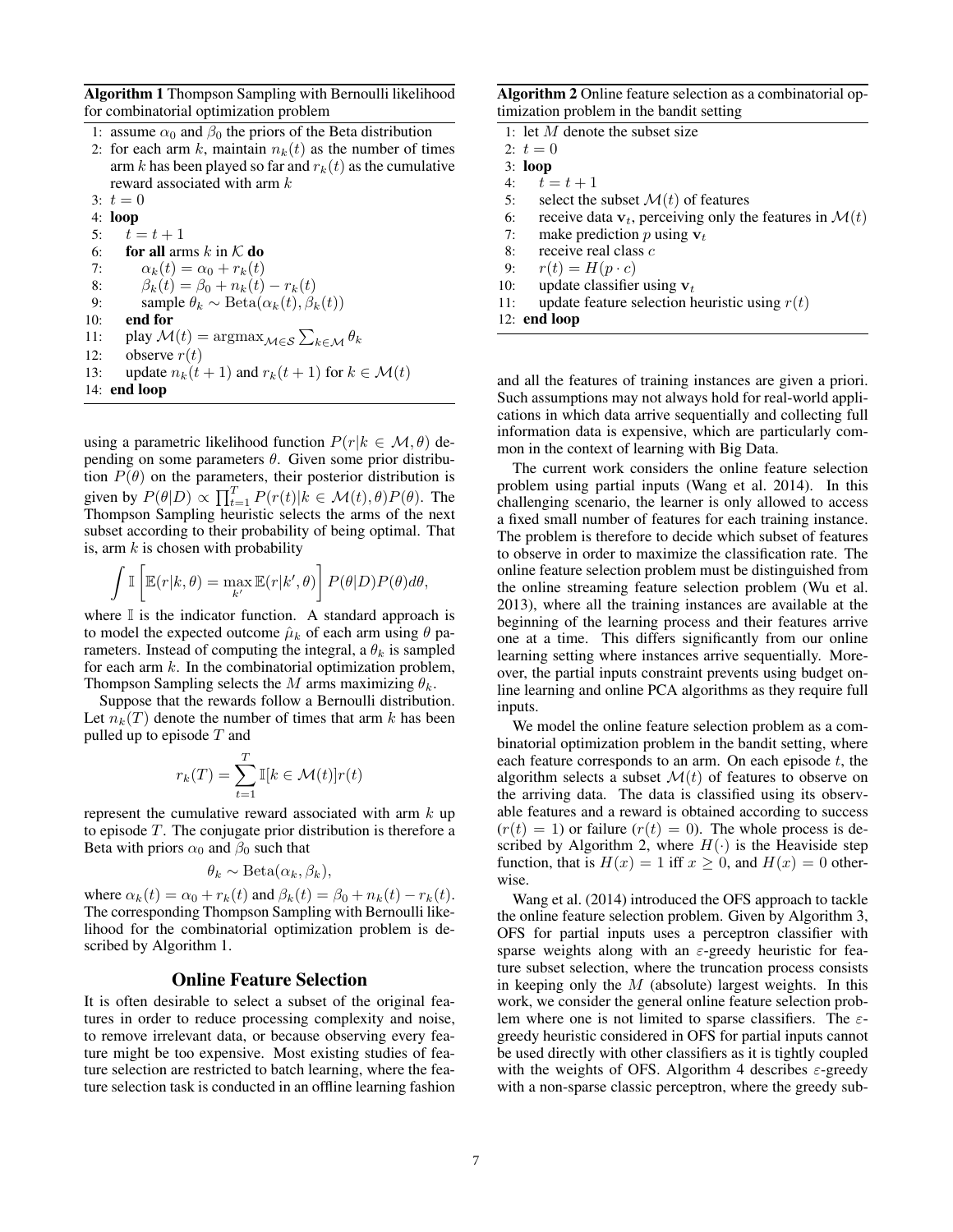#### Algorithm 3 OFS for partial inputs (Wang et al. 2014)

- 1: let  $K$  denote the total number of features;  $M$  the subset size;  $\lambda$  the maximum  $L_2$  norm;  $\varepsilon$  the explorationexploitation trade-off; and  $\eta$  the step size 2:  $\mathbf{w}_1 = \mathbf{0}^K$
- 3:  $t = 0$
- 4: loop
- 5:  $t = t + 1$
- 6: sample  $z \sim \text{Bernoulli}(\varepsilon)$
- 7: if  $z = 1$  then
- 8: randomly select a subset  $\mathcal{M}(t)$  of features
- 9: else
- 10: select features associated with non-null weights in  $\mathbf{w}_t$  such that  $\mathcal{M}(t) = \{k : [\mathbf{w}_t]_k \neq 0\}$
- 11: end if
- 12: receive data  $v_t$ , perceiving only the features in  $\mathcal{M}(t)$
- 13: make prediction  $p = \mathbf{w}_t^\top \mathbf{v}_t$
- 14: receive real class  $c$
- 15: if  $p \cdot c \leq 0$  then
- 16: compute  $\mathbf{v}'_t$  where  $[\mathbf{v}'_t]_k = \frac{[\mathbf{v}_t]_k}{\frac{M}{K}\varepsilon + \mathbb{I}([\mathbf{w}_t]_k \neq 0)(1-\varepsilon)}$ 17:  $\mathbf{w}'_{t+1} = \mathbf{w}'_t + \eta c \mathbf{v}'_t$ 18:  $\mathbf{w}'_{t+1} = \min\left(1, \frac{\lambda}{||\mathbf{w}'_{t+1}||_2}\right)$  $\Big) \, \mathbf{w}'_{t+1}$ 19:  $\mathbf{w}_{t+1} = \text{truncated}(\mathbf{w}'_{t+1}, \hat{M})$ 20: else 21:  $\mathbf{w}_{t+1} = \mathbf{w}_t$ <br>22: **end if** end if 23: end loop

set now corresponds to the features maximizing the absolute weights in the perceptron.

The performance of algorithms corresponds to their online rate of mistakes given by

$$
ORM(T) = \frac{number\ of\ mistakes}{T},
$$

where  $T$  corresponds to the number of episodes, that is the total number of data received up to that point. As explained previously, data samples are processed sequentially. For each sample, the heuristic selects the feature subset to perceive. The classifier then predicts the class of the sample using only these features, before receiving the label and updating its weights. As there is no training/testing phase, the performance is computed on the entire datasets. Note that the ORM cannot be compared with the offline classification error rate commonly used for offline algorithms as it cumulates errors along the whole learning process.

# Experimental Setting

Experiments are conducted on the benchmark datasets described in Table 1, which have been standardized relatively to their mean and standard deviation. These datasets are all available either on the UCI machine learning repository<sup>1</sup> or the LIBSVM website<sup>2</sup>.

**Algorithm 4** Perceptron with  $\varepsilon$ -greedy

- 1: let  $K$  denote the total number of features;  $M$  the subset size;  $\varepsilon$  the exploration-exploitation trade-off; and  $\eta$  the step size
- 2:  $\mathbf{w}_1 = \mathbf{0}^K$
- 3:  $t = 0$
- 4: loop
- 5:  $t = t + 1$
- 6: sample  $z \sim \text{Bernoulli}(\varepsilon)$
- 7: if  $z = 1$  then
- 8: randomly select a subset  $\mathcal{M}(t)$  of features
- 9: else
- 10: select features maximizing the absolute weights in  $\mathbf{w}_t$  such that  $\mathcal{M}(t) = \arg\max_{\mathcal{M} \in \mathcal{S}} \sum_{k \in \mathcal{M}} |[\mathbf{w}_t]_k|$
- 11: end if
- 12: receive data  $\mathbf{v}_t$ , perceiving only the features in  $\mathcal{M}(t)$ <br>13: make prediction  $p = \mathbf{w}_t^T \mathbf{v}_t$
- 13: make prediction  $p = \mathbf{w}_t^\top \mathbf{v}_t$
- 14:  $p = 2H(p) 1$
- 15: receive real class  $c$
- 16: if  $p \cdot c < 0$  then
- 17:  $\mathbf{w}'_{t+1} = \mathbf{w}_t + \eta c \mathbf{v}_t$
- 18:  $\mathbf{w}_{t+1}^{\text{max}} = \text{truncated}(\mathbf{w}_{t+1}^{\text{max}}, M)$
- 19: else
- 20:  $\mathbf{w}_{t+1} = \mathbf{w}_t$
- $21:$  end if
- 22: end loop

| Table 1: Datasets characteristics |        |                      |  |
|-----------------------------------|--------|----------------------|--|
| Dataset                           |        | # samples # features |  |
| Covertype (binary)                | 581012 | 54                   |  |
| Spambase                          | 4601   | 57                   |  |
| Adult (a8a)                       | 32561  | 123                  |  |
| Web Linear (w8a)                  | 64700  | 300                  |  |

We compare the online feature selection as a combinatorial optimization problem in bandit setting described by Algorithm 2, using:

- a multilayer perceptron (MLP)  $(K$  inputs and one hidden layer of 2 neurons) using Thompson Sampling for Bernoulli likelihood, as given by Algorithm 1, for subset feature selection;
- OFS for partial inputs, as given by Algorithm 3;
- a perceptron using  $\varepsilon$ -greedy for subset feature selection, as given by Algorithm 4.

The MLP with full feature observation (no subset selection) is used as baseline for comparison.

We configure the experimental setting as in Wang et al. and select  $M = \vert 0.1 \times$  dimensionality + 0.5 features for making the subsets for every dataset. All classifiers share the same parameter  $\eta = 0.2$ . For the OFS algorithm,  $\lambda = 0.1$ . Prior parameters  $\alpha_0 = 1$  and  $\beta_0 = 1$  are used for Thompson Sampling. For  $\varepsilon$ -greedy feature selection, experiments were conducted with  $\varepsilon \in \{0.05, 0.2, 0.5\}$ , but only the best results are reported. The experiments were repeated 20 times, each with a random permutation of the dataset, and the results

<sup>1</sup> http://archive.ics.uci.edu/ml/index.html

<sup>2</sup> http://www.csie.ntu.edu.tw/∼cjlin/libsvmtools/datasets/